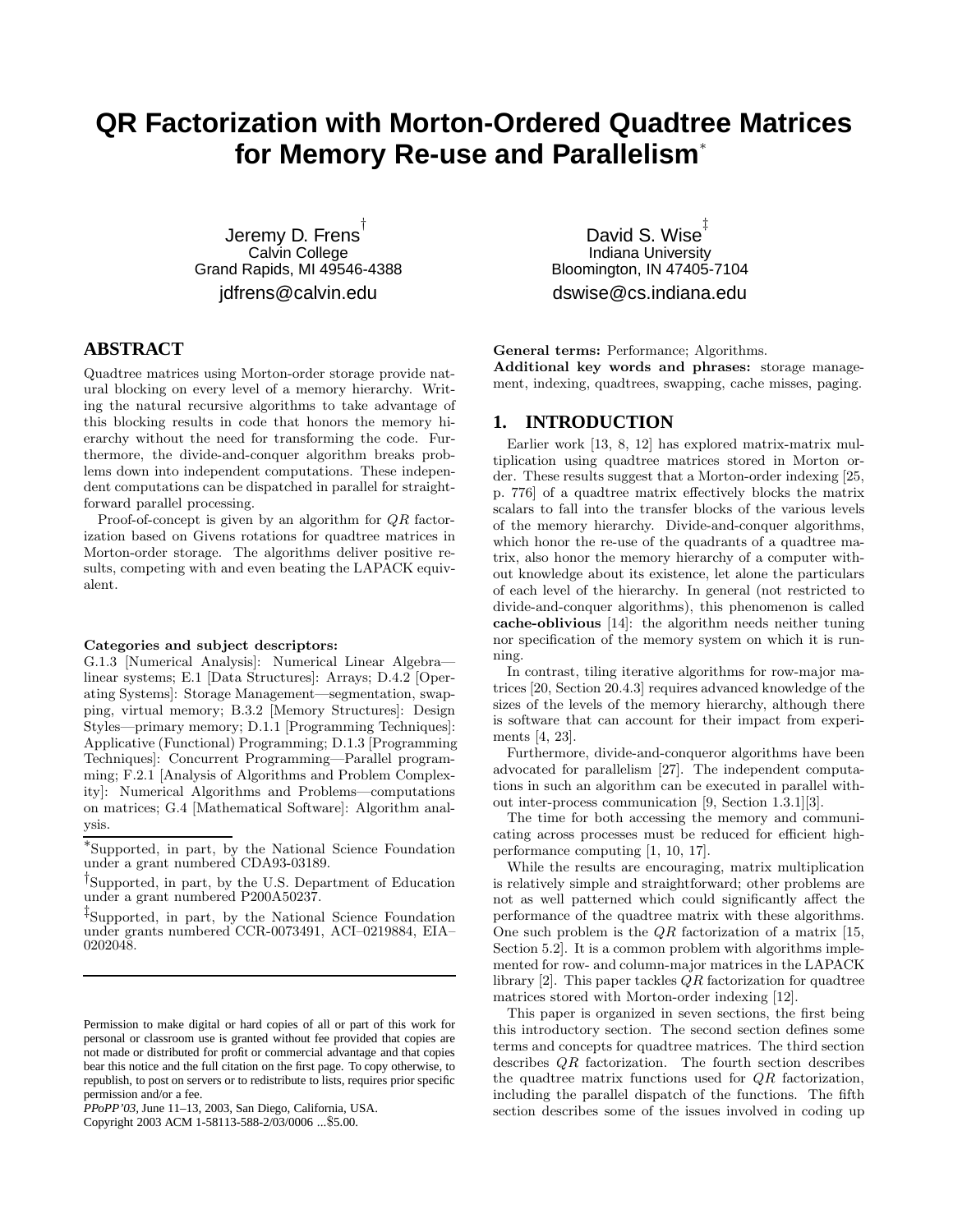

Figure 1: Level-order indexing of quaternary tree



Figure 2: Morton-order indexing of quaternary tree

the functions defined in the fourth section. The sixth section gives uniprocessor and multiprocessor results, and the seventh concludes.

# **2. QUADTREE MATRICES**

DEFINITION 2.1. A quadtree matrix is either zero,  $a$ non-zero scalar, or a quadruple of sub-matrices (northwest, northeast, southwest, southeast) of equal size where at least one sub-matrix is non-zero. [24, p. 33]

The four quadrants of a quadtree matrix are selected with the down-arrow operator  $\downarrow$  (e.g., M  $\downarrow$  nw for the northwest quadrant of M,  $M \, \downarrow \,$ se $\, \downarrow \,$ nw for the northwest of the southeast of  $M$ ).

#### **2.1 Indexing a Quadtree**

By numbering the nodes of the quadtree, the elements of the quadtree can be mapped into an array. Two indexings are of primary interest:

DEFINITION 2.2. The level ordering of a quaternary tree is an indexing of the nodes of the quaternary tree such that the root has index 0 and for a node in the tree with index i, its children are indexed  $4i + 1$ ,  $4i + 2$ ,  $4i + 3$ , and  $4i+4.^{\hat{1}}$  [25, p. 776]

DEFINITION 2.3. The Morton-order indexing of a quaternary tree is an indexing of the nodes of the quaternary tree such that the root has index 0 and for a node in the tree with index i, its children are indexed  $4i + 0$ ,  $4i + 1$ ,  $4i + 2$ , and  $4i + 3$ . [25, p. 776]

Figures 1 and 2 illustrate these two indexings.

The main difference between these indexings is that level order gives a unique index to every non-terminal node while Morton order indexes each level, starting with index zero. The level-order indices on one level of the tree differ from

the corresponding Morton-order indices by only a constant  $\sum_{i=0}^{l-1} 4^i = (4^l - 1)/3$  where l is the number of the level (zero-based) [25]. This conversion makes these indexings easily interchangeable.

# **2.2 Padding and Decorations**

The recursive, two-dimensional bifurcation of a quadtree matrix suggests that the order of the matrix should be a power of two. For matrices where this does not apply, the matrices can be padded to the south and east, usually with zeros.

To describe the padding in a matrix, several definitions are useful:

DEFINITION 2.4. A stripe is a set of adjacent rows in a matrix. A colonnade is a set of adjacent columns. [24, p. 33]

DEFINITION 2.5. Majority padding is padding that  $ex$ tends into the west colonnade or the north stripe. Minority padding is padding that is found only in the east colonnade or the south stripe. A perfect quadtree matrix is a quadtree matrix that has no padding. [12, p. 21]

The space for the zero elements of a quadtree matrix stored in Morton order must be allocated in the computer's address space. However, a second array using level-order indexing (corresponding to the non-terminal nodes of the quadtree) can be used to store decorations. These decorations can be used by the quadtree-matrix algorithms to avoid the padding quadrants.

Four decorations are useful:

| ZERO            | The matrix is the zero matrix.                        |
|-----------------|-------------------------------------------------------|
| <b>IDENTITY</b> | The matrix is the identity matrix.                    |
| PERFECT         | The matrix is a perfect quadtree matrix               |
|                 | ( <i>i.e.</i> , without internal zeros or identities, |
|                 | or padding, cf. Definition 2.5).                      |
| UNKNOWN         | The contents of the matrix is unknown at              |
|                 | this level.                                           |

With so few decorations, a single decoration takes up less than a byte of data; decorations can be stored very compactly.

Algorithms can honor the algebra of ZERO and IDENTITY decorations as special cases, avoiding the traversal of the lower levels of that matrix, preventing the scalars from those quadrants from ever being accessed and brought into higher levels of a memory hierarchy (e.g., cache). They will consume space only in the lower levels of a memory hierarchy.

The PERFECT decoration allows algorithms to stop testing the decorations since the matrix does not have any padding or other special quadrants. The unknown decoration indicates that testing the decorations must continue within the matrix; it must consist of a mixture of PERFECT, ZERO, and IDENTITY matrices.

While these decorations, the zero decoration in particular, can assist with processing sparse matrices, this paper focuses on dense matrices.

### **2.3 Row-Major Matrices**

Throughout this paper, the term "row-major" should be read as "row- and column-major" unless otherwise noted.

A row-major matrix stores an entire row of a matrix in consecutive memory locations. Poor spatial locality results from traversing a row-major matrix by columns instead of

 $1$ <sup>1</sup>Traditionally, the root of a binary tree has index 1 in levelorder indexing [18, p. 401]; however, in trees with a higher degree (such as a quadtree), this leaves gaps in the indexing from one level to the next. A 0-indexed root works well for all trees without indexing gaps.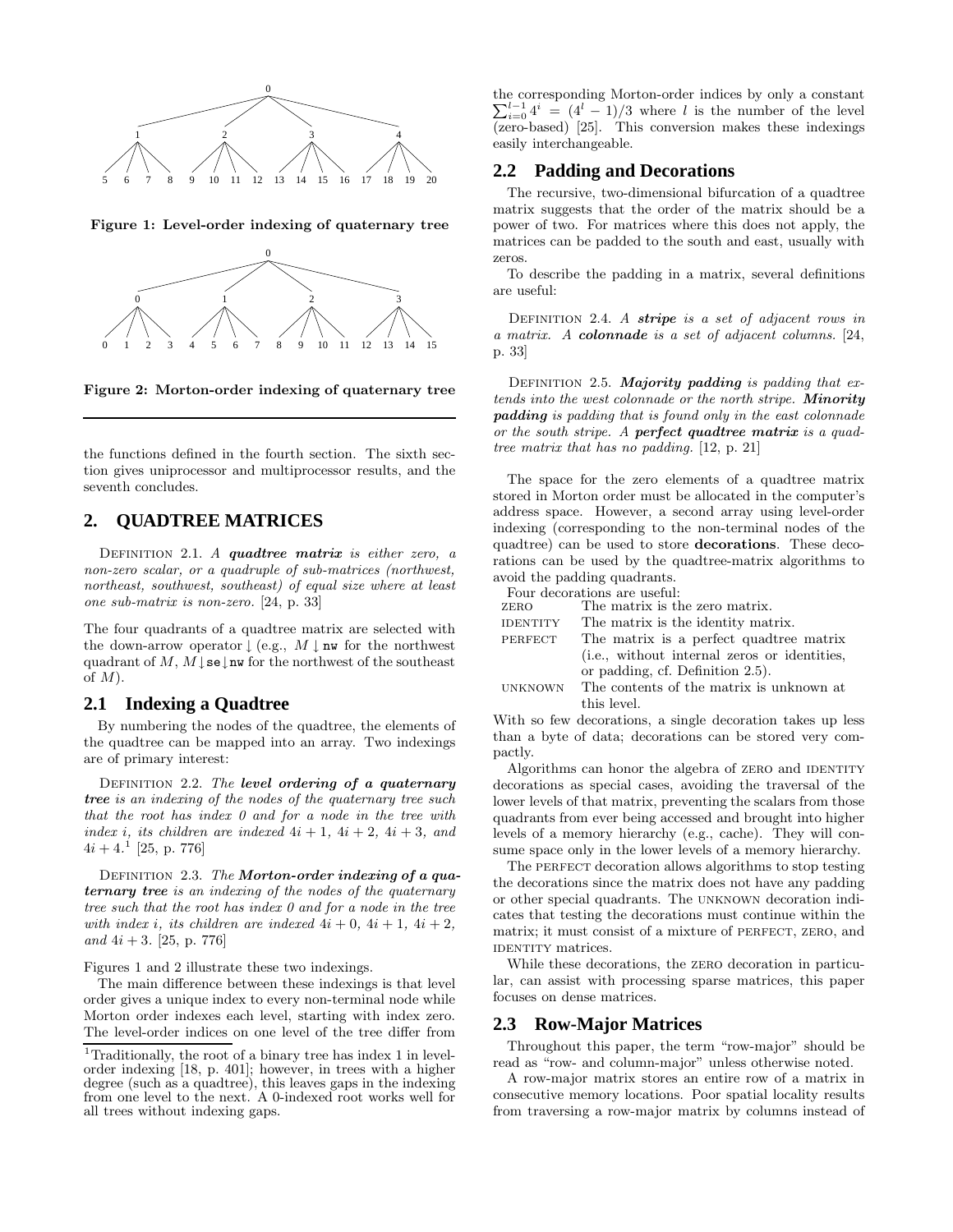rows [7, Section 2], yet column traversals are often necessary in the iterative algorithms written for row-major matrices. Better reuse of local memory (within a transfer block) is achieved by dealing with the matrix in terms of blocks, but this must be provided by the algorithm since the data is not naturally blocked. One standard way to block an algorithm is to tile the loops [20, Section 20.4.3].

# **3. QR FACTORIZATION**

The  $QR$  factorization of an  $n \times n$  matrix A produces an  $n \times n$  orthogonal matrix  $Q$  (i.e.,  $QQ^T = I = Q^T Q$ ) and an  $n \times n$  upper-triangular matrix R such that  $A = QR$  [15, Section 5.2].

QR factorization applies a series of orthogonal transformations  $Q_1, Q_2, ..., Q_m$  to  $A = A_0, A_1, A_2, ..., A_m$ , updating each successive  $A_i = Q_i^T A_{i-1}$  until  $A_m = R$ , an uppertriangular matrix, is produced. The matrix  $Q$  is formed by multiplying the individual orthogonal transformations together. Different algorithms for  $QR$  factorization arise since different orthogonal transformations can be used for  $Q_i$  and the type of transformation used determines m.

### **3.1 Householder QR Factorization**

A Householder reflection is an orthogonal transformation that is applied to one column of a matrix to zero out selected components in a column [15, Section 5.1.2]. In Householder  $QR$  factorization, each  $Q_i$  is a Householder reflection to zero out the portion of column  $i$  below the matrix diagonal of  $A_i$  [15, Section 5.2.1].

Most QR factorizations for row-major matrices are done using Householder reflections, and the reflections themselves can be stored individually in the eliminated portion of A. Q is not formed explicitly, although it can be computed quite easily.

#### **3.2 Givens QR Factorization**

A Givens rotation eliminates just one selected element from the matrix using another element [15, Section 5.1.8]. To eliminate  $b \neq 0$  using a, the Givens rotation is formed from the cosine  $c$  and sine  $s$  of an right triangle:

$$
\left[\begin{array}{cc} c & s \\ -s & c \end{array}\right]^T \left[\begin{array}{c} a \\ b \end{array}\right] = \left[\begin{array}{c} r \\ 0 \end{array}\right]
$$

where

$$
c = \frac{a}{\sqrt{a^2 + b^2}} \qquad \text{and} \qquad s = \frac{-b}{\sqrt{a^2 + b^2}}
$$

.

If  $b = 0$ , then the identity matrix is used (i.e.,  $c = 1$  and  $s =$ 0) since  $b$  is already eliminated. This avoids all undefined operations (like division by zero).

An iterative QR-factorization using Givens rotations is presented in Figure 3 [15, Algorithm 5.2.2].

### **3.3 Block Householder QR Factorization Algorithms**

A block representation for Householder transformations can be used in a block algorithm for  $QR$  factorization [15, Sections 5.17 and 5.2.2], resulting in a more memory-efficient algorithm and only slightly increasing the number of floatingpoint operations. Columns are taken in groups, and each group is factored using the column-based algorithm. The updates to the rest of A are saved and applied to each block

```
for (int j = 0; j < n; j++) {
  for (int i = n; i >= j+1; i--) {
    Scalar c, s;
    givens (c, s, R[i-1,j], R[i,j]);
    for (int k = j; k < n; k++) {
      Scalar top = c * R[i-1,k] - s * R[i,k];Scalar bot = s * R[i-1,k] + c * R[i,k];R[i-1,k] = top;R[i,k] = bot;}
    for (int k = 0; k < n; k++) {
      Scalar top = c * Q[i-1,k] - s * Q[i,k];Scalar bot = s * Q[i-1,k] + c * Q[i,k];
      Q[i-1,k] = top;Q[i,k] = bot;}
 }
}
```
Figure 3: Iterative  $QR$  factorization using Givens rotations

of columns in turn just before they are factored. These updates use matrix-matrix multiplications instead of less efficient matrix-vector multiplications. The dgeqrf() function in LAPACK for QR factorization uses this approach.

The block size in that algorithm (i.e., the number of columns in a group) must be tuned for particular machines just as block sizes in tiling must also be tuned. Either programmers or optimizing compilers must know or obtain this information, although it can be collected automatically (e.g., by PHiPAC [4] or ATLAS [23]).

Elmroth and Gustavson [11] take a recursive approach to QR factorization on row-major matrices using Householder transformations with the same blocking effect, saving a block of column updates so that matrix-matrix multiplication is used for the updating. Their recursive algorithm incurs significantly more flops than a purely iterative algorithm, so their ultimate algorithm is actually an iterative/recursive hybrid. The top-level algorithm is iterative over blocks of the matrix, calling their recursive algorithm to factor each block. They tune the hybrid algorithm on the number of columns factored by the recursive algorithm to balance the benefit of the recursive algorithm with drawback of the increased number of flops.

While Elmroth and Gustavson's recursive algorithm is similar to the function  $f$  presented in the next section, their approach is still in terms of the columns of the matrix and column-major storage.

# **3.4 Elmroth and Gustavson**

The hybrid algorithm for QR factorization from Elmroth and Gustavson outperforms dgeqrf() on their IBM machines (15–20% better for larger orders); their best performance on an IBM POWER2 node is 90% of the maximum flops rate for the machine. The speed-ups for their parallel version are close to the ideals, improving steadily as the order of the matrix increases.

Their algorithm does have a tuning parameter: the number of columns in a block sent to the recursive algorithm from the iterative algorithm. Using only their recursive algorithm significantly increases the number of floating-point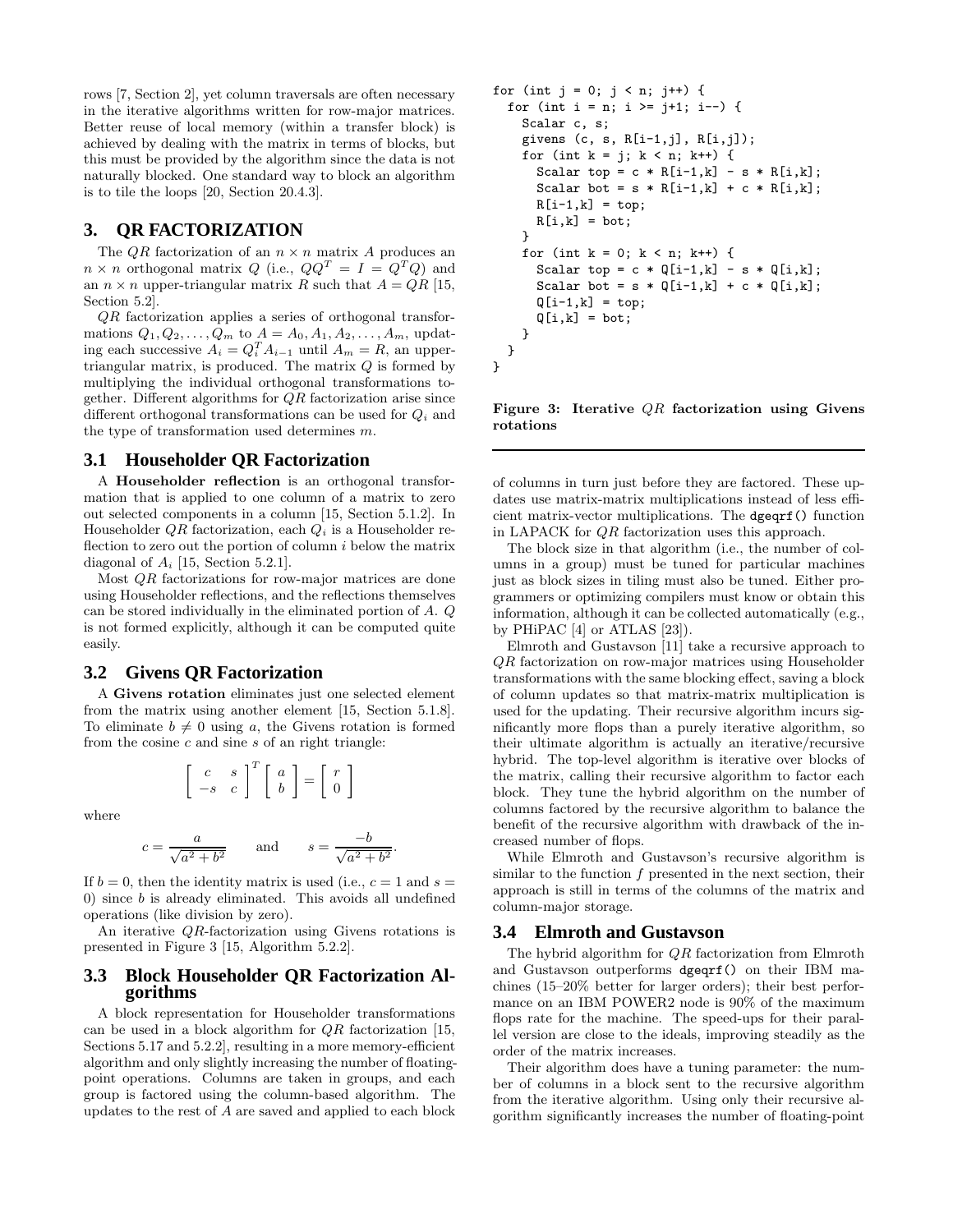operations done overall; the hybrid allows them to keep the number of flops lower while gaining the benefits of the recursive algorithm. They do not do any tuning for the memory hierarchy, so they too are cache-oblivious.

# **4. QUADTREE QR FACTORIZATION**

In the  $QR$  factorization functions,  $Z$  represents the zero matrix, and I represents the identity matrix. In the program, these are implemented as decorations (cf. Section 2.2).

The QR factorization for quadtree matrices consists of two mutually recursive functions,  $f$  and  $e$ . The function f factors a matrix with a  $QR$  factorization; the function e eliminates one triangular matrix using another triangular matrix.

# **4.1 Quadtree QR Factorize**

The factorization function is  $f: A \mapsto \langle Q, R \rangle$  where A, Q, and R are  $n \times n$  matrices; Q is orthogonal; R is uppertriangular; and  $A = QR$ . This is the top-level function to factor a matrix. The function is presented in Figure 4. The quadrants in the west are recursively factored, and the southwest result is eliminated using e. Then the southeast is factored using  $f$ . After each call to  $f$  and  $e$ ,  $A$  is updated appropriately.

# **4.2 Quadtree QR Eliminate**

The elimination function  $e: \langle N, S \rangle \mapsto \langle Q, N \rangle$  assists f in factoring matrices. It eliminates an upper-triangular matrix S using another upper-triangular matrix  $N$ ;  $N$  is updated to  $\overline{N}$  which is also upper-triangular. (N and S get their names from "north" and "south", respectively, indicating the relative positions of the two blocks in the matrix being factored; e.g., Step 3 of f.) The N, S, and N are all  $n \times n$ matrices while Q has order  $2n \times 2n$ . Q is orthogonal, and  $\tilde{N}$ is upper-triangular. The computational postcondition for e is

$$
\left[\begin{array}{c} N \\ S \end{array}\right] = Q \left[\begin{array}{c} \tilde{N} \\ Z \end{array}\right].
$$
 (1)

The algorithm is presented in Figure 5. Similar to  $f$  on  $A$ , elimination works west to east through  $N$  and  $S$ .

The elimination function presents some specialized multiplications that require fewer than  $2n^3$  flops. Since N and  $S$  are both triangular,  $Q$  is returned from  $e$  with triangular patterns in it. The ZERO and IDENTITY decorations direct the multiplication algorithms to take advantage of these patterns. A programmer might also tailor special multiplication routines to these patterns, and thereby avoid the need for testing the decorations.

### **4.3 Memory Efficiency Without Tuning**

The benefit of Morton-order indexing and quadtree matrices is that the matrix is blocked at every level of the quadtree matrix. Morton order assigns indices based on blocks, and so each quadrant is indexed with its own unique sequence of consecutive indices. Then, for any memory hierarchy, there will be some level of the quadtree matrix that fits nicely into a transfer block of that memory.

Interestingly, the quadtree-matrix algorithm does naturally what has to be *added* to the iterative Householder algorithm (i.e., save updates to A, see Section 3.3).

Furthermore, the functions are cache-oblivious. The quadtree-matrix programmer does not have to tune the blocking

#### **Function**  $f: A \mapsto \langle Q, R \rangle$  where A,  $\ddot{Q}$ , and R are  $n \times n$  matrices,

Q is orthogonal, R is upper-triangular, and  $A = QR$ .

```
Base case when n = 1,<br>Name: Q = I.
                                   Q = I.
                                    \dot{R} = A.Recursion when n > 1,
        Step 1: \langle Q_1, R_1 \rangle = f(A \downarrow \text{nw}).<br>Step 2: \langle Q_2, R_2 \rangle = f(A \downarrow \text{sw}).Name: Q_{1\&2} = \begin{bmatrix} Q_1 & Z \\ Z & Q_2 \end{bmatrix}\begin{array}{cc} z & -z \ Z & Q_2 \end{array}.
        Step 3: \langle Q_3, R_3 \rangle = e(R_1, R_2).<br>Step 4: Q_4 = Q_{1\&2}Q_3.
        Step 5: \begin{bmatrix} U_n \\ U_s \end{bmatrix} = Q_4^T \begin{bmatrix} A \downarrow \mathbf{ne} \\ A \downarrow \mathbf{se} \end{bmatrix}.
       Step 6: \langle Q_6, R_6 \rangle = f(U_s).Step 7: Q = Q_4 \begin{bmatrix} I & Z \\ Z & Q \end{bmatrix}\begin{array}{ccc} \mathbf{Z} & \mathbf{Z} \\ \mathbf{Z} & \mathbf{Q}_6 \end{array}.
        Name: R = \begin{bmatrix} R_3 & U_n \\ Z & R_2 \end{bmatrix}\begin{array}{cc} \mathcal{L}_3 & \circ n \\ Z & R_6 \end{array}.
```
#### Figure 4: QR factorization function, f

**Function**  $e: \langle N, S \rangle \mapsto \langle Q, \tilde{N} \rangle$  where

N, S, and  $\tilde{N}$  are  $n \times n$  matrices, N and S are upper-triangular,  $\tilde{N}$  is upper-triangular, Q is an  $2n \times 2n$  orthogonal matrix, and Equation 1 holds.

Base cases when 
$$
S = Z
$$
, when  $n = 1$ ,  
\nStep  $\alpha$ :  $Q = I$ .  
\nStep  $\beta$ :  $\tilde{N} = N$ .  
\nStep  $\beta$ :  $\tilde{N} = N$ .  
\nStep 1:  $\begin{pmatrix} Q_1, \tilde{N}_1 \end{pmatrix} = e(N \mid \text{nw}, S \mid \text{nw})$ .  
\nStep 2:  $\begin{pmatrix} Q_1, \tilde{N}_1 \end{pmatrix} = e(N \mid \text{nw}, S \mid \text{nw})$ .  
\nStep 2:  $\begin{pmatrix} Q_1, \tilde{N}_1 \end{pmatrix} = e(N \mid \text{sw}, S \mid \text{sw})$ .  
\nName:  $Q_1 \& Q_2, \tilde{N}_2 = e(N \mid \text{se}, S \mid \text{se})$ .  
\nName:  $Q_1 \& Q_2 \mid \text{nw} \quad Z$ :  $Q_2 \mid \text{me} \quad Z$ .  
\nStep 3:  $\begin{bmatrix} U_n \\ U_s \end{bmatrix} = Q_1^T \begin{bmatrix} N \mid \text{ne} \\ S \mid \text{ne} \end{bmatrix}$ .  
\nStep 4:  $\begin{pmatrix} Q_4, R_4 \end{pmatrix} = f(U_s)$ .  
\nStep 5:  $Q_5 = Q_1 \& 2 \quad Z \quad Z$ :  $Z$   
\nStep 6:  $\begin{pmatrix} Q_6, \tilde{N}_6 \end{pmatrix} = e(\tilde{N}_2, R_4)$ .  
\nStep 7:  $Q = Q_5 \begin{bmatrix} I & Z & Z & Z \\ Z & Q_6 \mid \text{nw} & Q_6 \mid \text{ne} \quad Z \\ Z & Z & Z & I \end{bmatrix}$ .  
\nName:  $\tilde{N} = \begin{bmatrix} \tilde{N}_1 & U_n \\ Z & \tilde{N}_6 \end{bmatrix}$ .

Figure 5: QR elimination function, e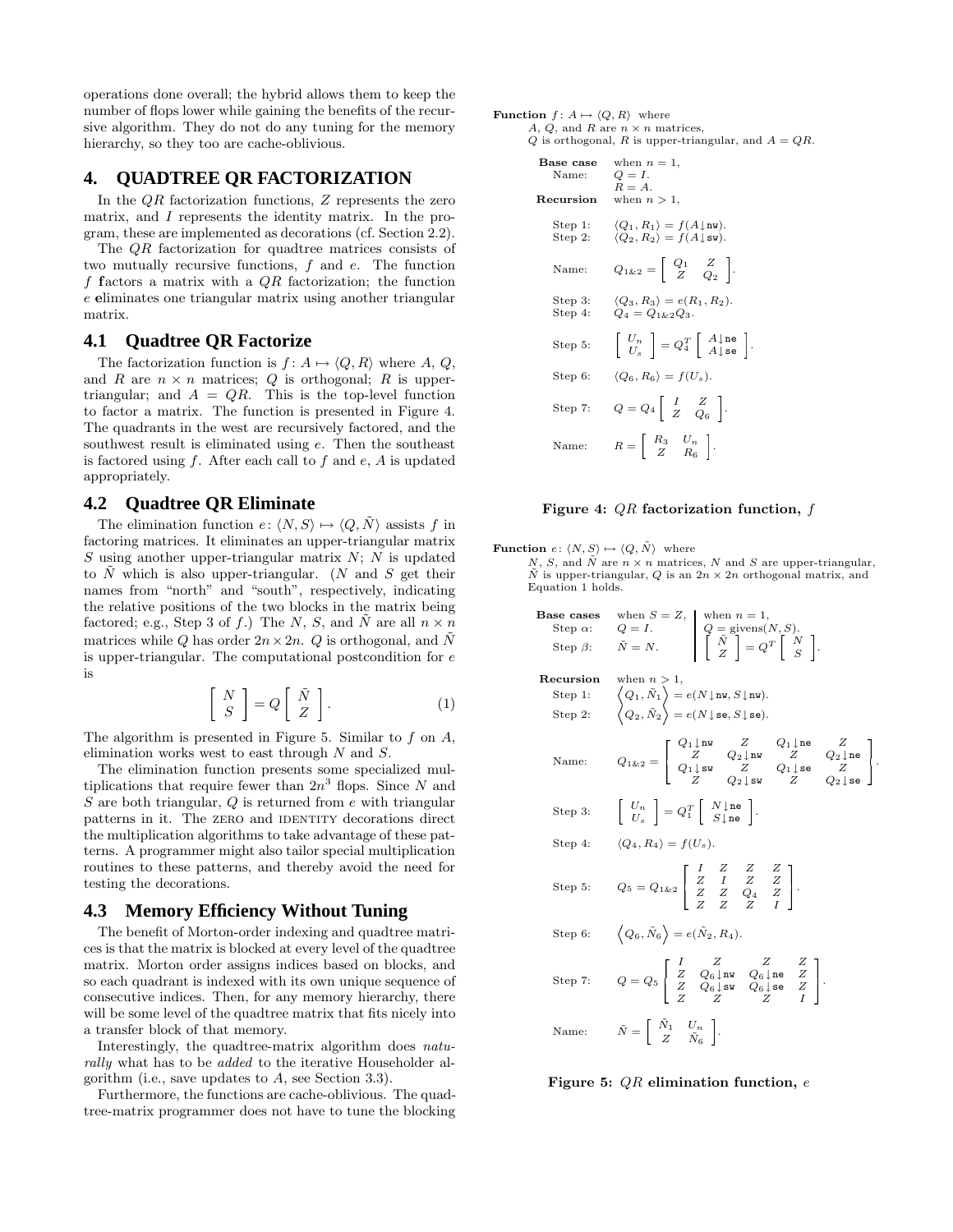of the quadtree-matrix algorithm for the memory hierarchy. The structure itself is blocked, and the **BStrag** replacements ture of quadtree-matrix algorithms leads to blocked algorithms without tuning. Programming for the quadrants of the quadtree matrix is programming for the memory hierarchy.

# **4.4 Accumulating Q**

The iterative algorithms for QR factorizations typically leave  $Q$  unfactored; each  $Q_i$  is saved in the eliminated portions of A. The quadtree matrix algorithms compute Q explicitly to update A, and so they incur more work (see Section 6.2). (Most applications do not need  $Q$ , and if it is, Q can always be formed, regardless of what algorithm was used.)

# **4.5 Errors**

No formal analysis of the accuracy of the quadtree-matrix functions has been done, but the orthogonality of the Givens rotations provides the algorithms with great stability. The error analysis of  $QR$  factorization using Givens rotations without pivoting is very favorable [16, Section 1.14.2, Section 18.5].

Explicit pivoting is used with  $QR$  factorizations on singular matrices [15, Section 5.4.1] for reasons beyond the scope of this work. Pivoting is unnecessary on nonsingular matrices. Neither the standard algorithm in LAPACK nor the algorithm from Elmroth and Gustavson does any pivoting.

The quadtree-matrix functions only make explicit pivoting unnecessary. If  $N = Z$  in e, then the Givens rotation generated naturally by e will be a permutation matrix that pivots the matrices so that  $\tilde{N} = S$ .

# **4.6 Parallelism**

The two functions for  ${\mathcal{Q}} R$  factorization are evaluated according to the padding in their inputs (similar to the parallelization of matrix multiplication for quadtree matrices [13]). To properly balance the computations in a parallel dispatch, the amount of padding must be considered. First, the padding determines the amount of computation done; second, the padding determines the pattern of memory accesses.

The cases of an algorithm are first determined by the shapes of the matrices: square, stripe, and colonnade (see Definition 2.4). Each case is further analyzed based on the amount of padding: perfect, majority, and minority (see Definition 2.5).

In the parallel dispatch charts [12] (Figures 7 and 9), the steps of the algorithms are listed vertically. Horizontal lines indicate a synchronization. Steps listed side-by-side can be done in parallel. Parallel matrix multiplication routines were called as often as possible. The dispatches in Figures 7 and 9 do a parallel dispatch of the multiplications; for the other dispatch cases, the functions for  $QR$  factorization let the multiplication routines handle all of the parallelism.

The function f decomposes into three cases as sketched in Figure 6.

0. Perfect Square. When  $A$  is perfect, the northwest and southwest quadrants can be factored in parallel (Steps 1 and 2). The multiplications of Steps 4, 5 and 7 are well balanced within each step, so the multiplications of those steps are immediately dispatched in parallel. This dispatch is given in Figure 7.



Figure 6: Parallel patterns of f

|                                 | Step 1: perfect square $f \mid$ Step 2: perfect square $f \mid$ |  |  |  |
|---------------------------------|-----------------------------------------------------------------|--|--|--|
| Step 3: perfect square $e$      |                                                                 |  |  |  |
| Step 4: parallel multiplication |                                                                 |  |  |  |
| Step 5: parallel multiplication |                                                                 |  |  |  |
| Step 6: perfect square $f$      |                                                                 |  |  |  |
| Step 7: parallel multiplication |                                                                 |  |  |  |

Figure 7: Parallel QR factorization: perfect square dispatch

1. Square. This is the general case, and it is where toplevel dispatching starts. There are no immediate opportunities for parallel dispatch in this case; all parallelism is deferred to the next level in the function-call tree.

Majority-padding dispatch: This case reduces to one instance of itself on the northwest quadrant of A. MINORITY-PADDING DISPATCH: All steps are done sequentially.

2. Stripe. As with the square case, there are no immediate opportunities for parallel dispatch.

Majority-padding dispatch: This case reduces to one instance of itself on the northwest quadrant of A plus an update to  $A\downarrow$ **ne** (Step 5).

MINORITY-PADDING DISPATCH: The dispatch for this case is identical to the minority-padding dispatch for the square case.

The function e breaks down into only two cases as depicted in Figure 8. The case and size of the padding is determined by the padding in  $S$  since  $N$  is always upper-triangular and dense.

- 0. Perfect Square. The eliminations of Steps 1 and 2 can be done in parallel with each other. Parallel dispatch is possible for the multiplications of Steps 3, 5, and 7. This pattern of dispatch is given in Figure 9.
- 1. Stripe. This case is strange because the majority case is non-trivial (unlike most other majority-padding cases) and because there is some parallelism in the minority case.

Majority-padding dispatch: as noted, this case does not merely reduce to an instance of itself. All if the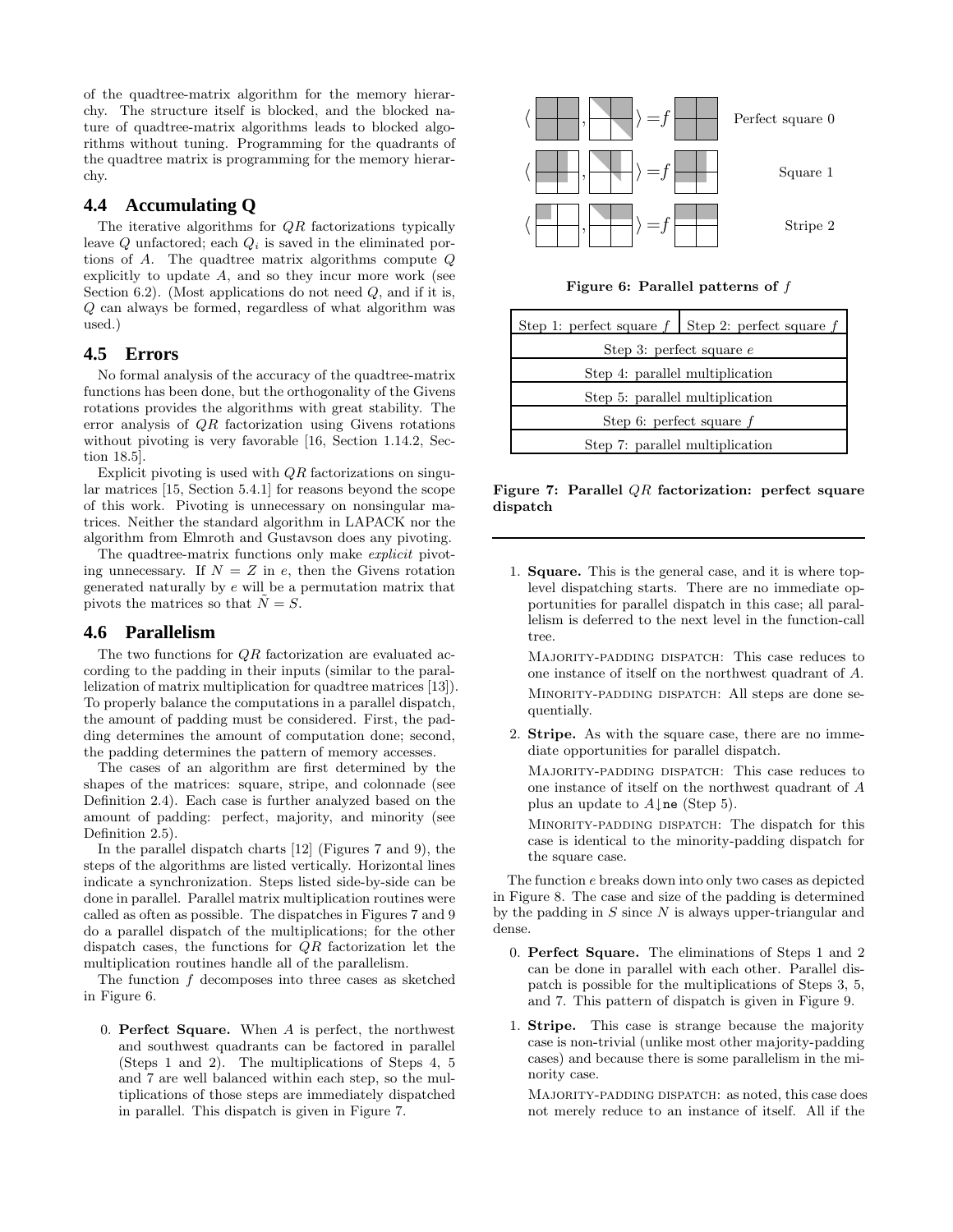

Figure 8: Parallel patterns of e

|                                 | Step 1: perfect square $e \mid$ Step 2: perfect square $e$ |  |  |  |
|---------------------------------|------------------------------------------------------------|--|--|--|
| Step 3: parallel multiplication |                                                            |  |  |  |
| Step 4: perfect square $f$      |                                                            |  |  |  |
| Step 5: parallel multiplication |                                                            |  |  |  |
| Step 6: perfect square $e$      |                                                            |  |  |  |
| Step 7: parallel multiplication |                                                            |  |  |  |

Figure 9: Parallel QR elimination: perfect square dispatch

steps of the function must be done sequentially (although some are trivial).

MINORITY-PADDING DISPATCH: all steps must be done sequentially although the multiplications steps can be dispatched immediately in parallel.

# **5. THE CODE**

Matrix-matrix multiplication is implemented using the algorithms by Frens and Wise [13, 26]. The functions  $f$  and  $e$ are implemented in C as is the matrix multiplication algorithm. Drivers were written in C++.

### **5.1 Unfolding and Re-rolling the Base Case**

Iterative loops are routinely unrolled [20, Section 17.4.2] to take advantage of superscalar architectures and software pipelining. Optimizing compilers do this automatically for programmers.

However, these same optimizing compilers have a poorer understanding of recursion, and they do not unfold the base cases [6, 21] of a recursive function. While this was known in earlier work [13], finding the right unfolding for the compiler to optimize into the best superscalar code has been the real key. Matrix-matrix multiplication is unfolded to an  $8 \times 8$ base case by hand. To avoid filling the instruction cache, to tolerate cache mapping, and to take advantage of the optimizing compiler's knowledge of loops, the unfolded base cases are re-rolled into loops that operate on the Mortonorder indices [26]. The same technique is used to code the base cases of the  $QR$ -factorization functions f and e using the algorithm in Figure 3 with Morton-order indices.

It is assumed that the optimizing compilers unroll the LAPACK and BLAS algorithms. (Everything is compiled with the maximum optimizations.) Unfolding the base cases of the quadtree algorithms only establishes a level playing field with these other libraries.

# **5.2 Decorations**

The code for functions  $f$  and  $e$  make use of the decorations in the quadtree matrices. Neither one is coded to recognize the IDENTITY decoration since  $A$  does not start with identity quadrants and none of the  $A_i$  updates have identity matrices introduced into them. However, both functions place IDENTITY decorations into the  $Q_s$  that they generate, so the matrix multiplication routines handle identity quadrants.

Two versions of each function are used to deal with the decorations. One recognizes and reacts appropriately to the decorations; the other ignores the decorations. The second version is called from the first when  $A$  in  $f$  or  $S$  in  $e$  is a perfect quadtree matrix. (Incidentally, based on zero padding, N must always be a "perfect" triangular matrix; if it were not, then S would be all zero and there would have been no need to call e on it.) The test-free version avoids the overhead of testing the decorations. Arguably, the programmer should write just one version, and the two versions could be generated automatically.

Due to the unfolded  $8 \times 8$  base case, any  $8 \times 8$  quadrant with even one non-zero value in it is considered to be a perfect quadtree matrix. The zeros in this matrix will then be used in the base-case computation, but ultimately this is faster than testing for down to the scalar level.

### **5.3 Multiprocessing Base Cases**

Since a parallel dispatch has an overhead, there is a point where a parallel dispatch on a quadrant takes more time than to use the uniprocessor algorithm. General tests indicate that a  $32 \times 32$  quadrant (or smaller) is best done uniprocessor.

Also, if the padding in a matrix is small enough, it is worthwhile in the parallel dispatch to ignore the padding. Parallel dispatch can then switch over the perfect square case earlier for more parallelism higher in the function-call tree. Again, general tests indicate that padding 32 elements wide or 32 elements tall (or smaller) is best ignored.

#### **6. RESULTS**

Three machines were used to obtain timing results. The quadtree matrix algorithm was run against dgeqrf(), the QR factorization algorithm from LAPACK using Householder transformations.

#### **6.1 The Machines**

Three machines were used to run timing experiments: an SGI Power Challenge, an SGI Octane, and a Sun Enterprise 450 Model 4400, all described in Table 1. All of the tests were run on these machines in shared mode, although care was taken to run the tests when the load on the machines was minimal.

The MIPSpro compiler was used on the SGI machines. The manufacturer provided its own BLAS libraries; LA-PACK was compiled locally. On the Sun machine, the Sun Workshop Compiler 5.0 was used with the Sun Performance Library 2.0, which supplies precompiled BLAS and LAPACK libraries. The LAPACK dgeqrf() was not tuned on any of the machines. To avoid most problems with stride [15, Section 1.4.4], every array for row-major matrices is allocated with an odd stride.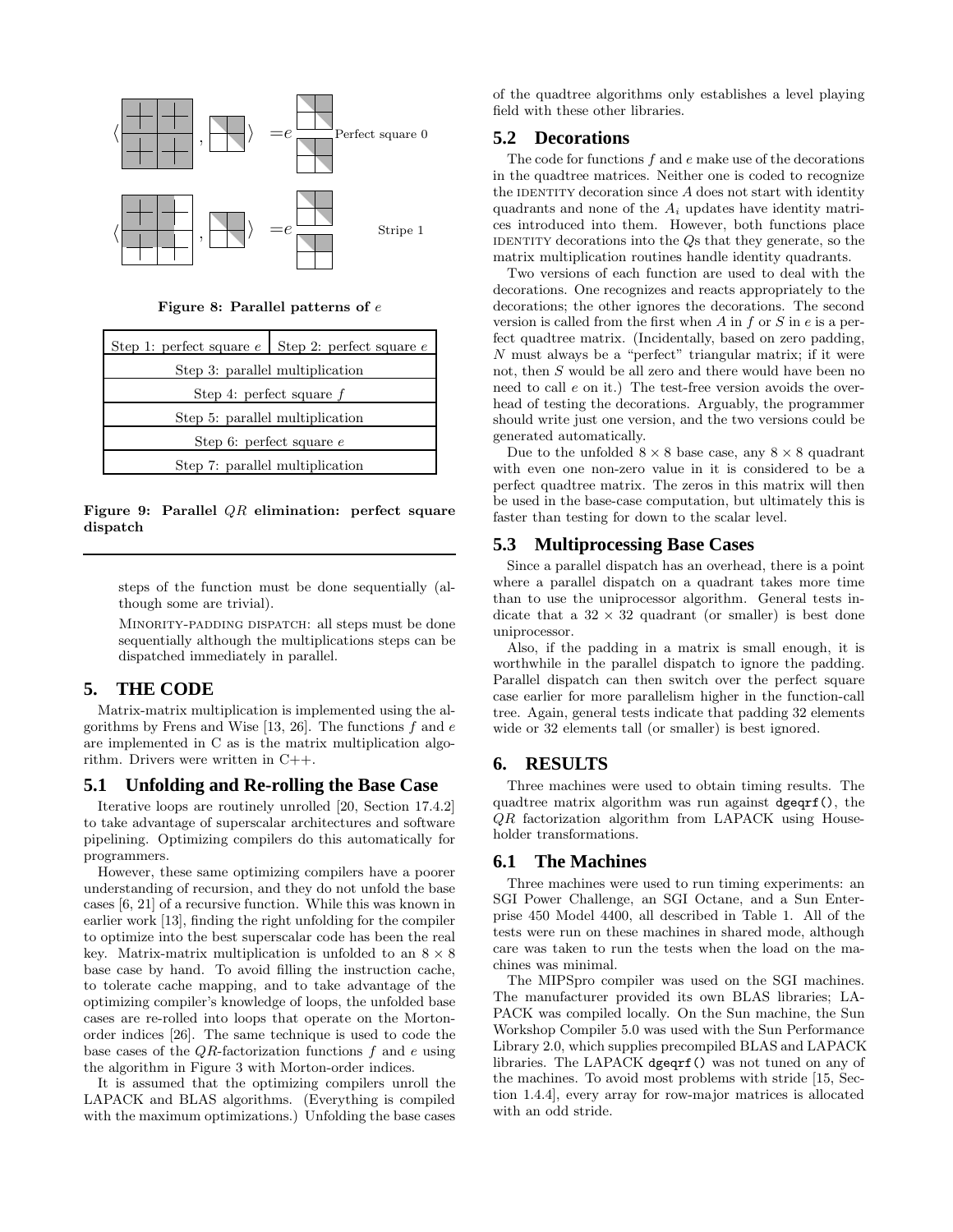| Property                 | Power                                          | Octane                | Enterprise 450        |
|--------------------------|------------------------------------------------|-----------------------|-----------------------|
|                          | Challenge                                      |                       |                       |
| Number of processors     | 10                                             |                       | 4                     |
| Type of processors       | R8000                                          | R <sub>10000</sub>    | Ultra Sparc II        |
| Clock speed              | 75 MHz                                         | $195$ MHz             | $400$ MHz             |
| Virtual memory           | $2$ GB                                         | 39 GB                 | 5.4 GB                |
| RAM (shared)             | $2$ GB                                         | 128 MB                | $2$ GB                |
| Secondary cache          | 4 MB                                           | 1 MB                  | 4 MB                  |
| Instruction cache        | $16\,$ KB                                      | 32 KB                 | 16 KB                 |
| Data cache               | n/a                                            | 32 KB                 | 16 KB                 |
| Maximum $m\text{flop/s}$ | $300 \text{ mflop/s}$                          | $390 \text{ mflop/s}$ | $400 \text{ mflop/s}$ |
| Compiler flags           | $-0$ fast=ip21 or                              | -fast,                |                       |
|                          | $-64$ , $-mips4$ , $-r8000$ or $-r10000$ ,     | -xrestrict            |                       |
|                          | $-SWP := ON$ , $-OPT: \text{alias}=RESTATET$ , |                       |                       |
|                          | $-TPA$                                         |                       |                       |

• RAM is shared on multiprocessor machines; processor speed, caches, and mflop/s are per processor.

• The floating point unit of an R8000 is connected only to secondary cache [22, Section 2.2].



Table 1: System parameters

tient experiments with the SGI MIPS architecture has paid off in better re-rolling of the unfolded code.

It is also very important to inform the compiler that array pointers point to disjoint sections of memory; then the optimizer can optimize array-element computations for superscalar architectures. We have successfully been using the -OPT:alias=restrict compiler flag on the SGIs for a long while [13], but only recently have we taken advantage of the -xrestrict compiler flag and the restrict keyword in C for array declarations. These more than doubled the performance on the Enterprise 450 (contrasted to previous work [12]).

On the Power Challenge (Figures 11 and 12), despite doing considerably *more work* (explicitly accumulating  $Q$ ), the quadtree algorithm is noticeably faster in raw processor time than dgeqrf(). The flop rate bears this out: the quadtree  $QR$  factorization performs at a flop rate almost *four* times better than dgeqrf() , and it is nearly as good as the performance of the quadtree matrix algorithm for matrix multiplication.

The dgeqrf() function does not even reach a quarter of the mflop/s performance of dgemm() (the BLAS3 matrixmatrix algorithm) on the Power Challenge. It may also be slightly unfair comparing the flop rates of the quadtree algorithm for QR factorization to the performance of dgeqrf() since the quadtree algorithm benefits from the flop-rate boosting matrix-multiplication algorithm in accumulating Q. But the difference in performance of dgemm() and of dgeqrf() should not be a factor of four.

On the Power Challenge, dgeqrf() were compiled from source code and linked to the manufacturer's BLAS which performs quite well. The performance of dgeqrf() would be improved on the Power Challenge if time was spent tuning the algorithm and the compilation; however, without tuning for any block sizes, the quadtree algorithm performs very well.

The Octane (Figures 13 and 14) has very telling results. Just like the Power Challenge, dgeqrf() was compiled from source code on the Octane. Despite doing less work, dgeqrf()

Figure 10: Flop count of  $QR$  factorization algorithms

# **6.2 Flop Counts**

The flop count for dgeqrf() (approximately  $4n^3/3$  [15, Section 5.2.1) and the flop count for the quadtree algorithm (tallied explicitly in the code) are graphed in Figure 10. (Analytically, the flop count for the quadtree algorithm is  $\hat{4}.17n^3$ .) The flop count for the quadtree matrix is over three times higher because it multiplies Q explicitly, while dgeqrf() merely stores each  $Q_i$ .

### **6.3 Uniprocessor Results**

The running times and mflop/s of dgeqrf() and the quadtree algorithm on the three machines are given in Figures 11 through 16. The graphs of mflop/s performance include plots of the maximum flop rates of the various machines.

Since the results reported in earlier work [13, 12], the base case of quadtree matrix-multiplication on the SGIs has been improved significantly; consequently, the quadtree-matrix QR factorization has also improved significantly. The base case has always been unfolded, but more experience and pa-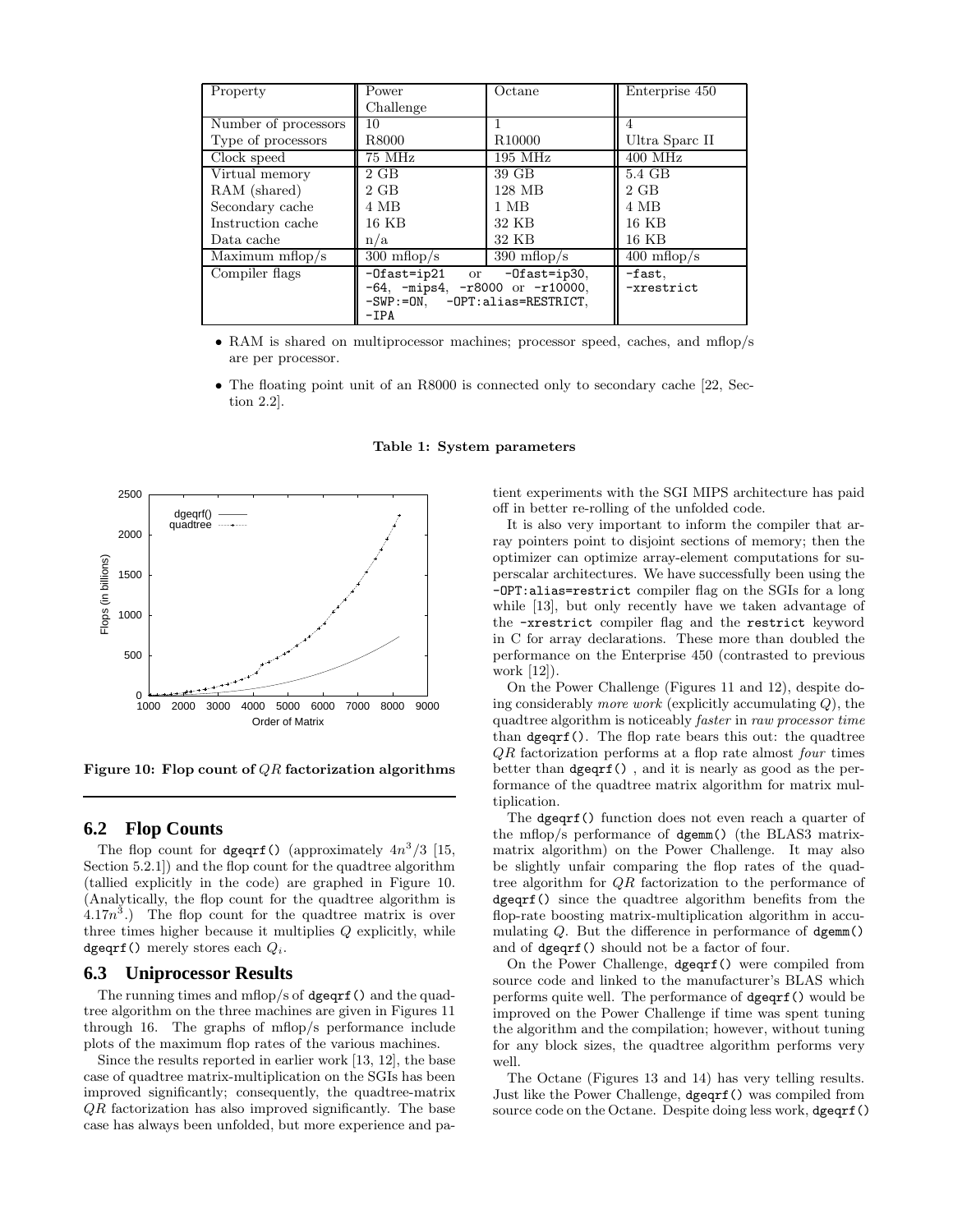

Figure 11: Power Challenge uniprocessor times



Figure 12: Power Challenge uniprocessor mflop/s



Figure 13: Octane uniprocessor times



Figure 14: Octane uniprocessor mflop/s



Figure 15: Enterprise 450 uniprocessor times



Figure 16: Enterprise 450 uniprocessor mflop/s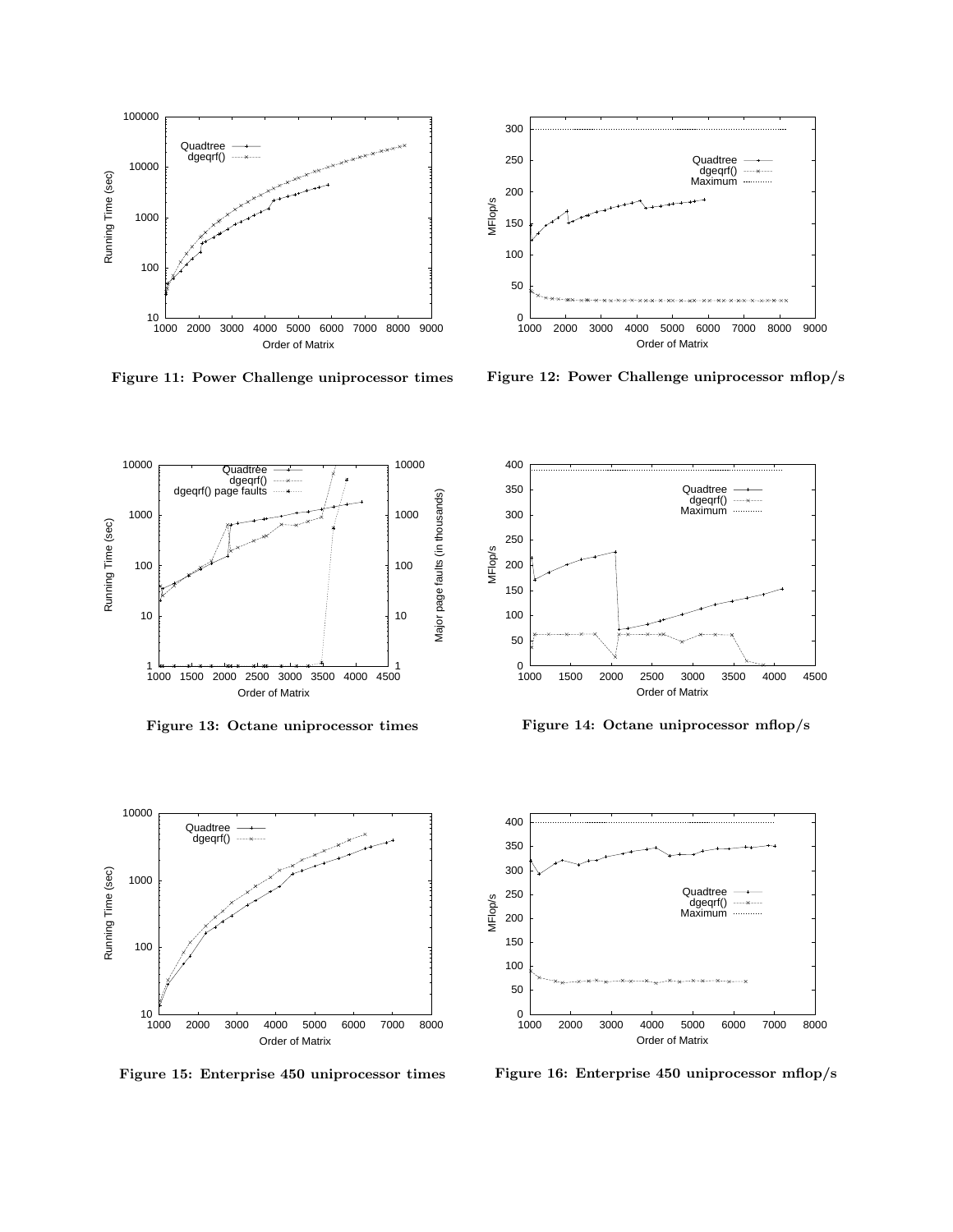takes as much time to compute as does the quadtree matrix algorithm on matrices with orders less than 3500. (The little hiccup at order 2048 for dgeqrf() is reproducible and consistent with the results for dgemm(); it is most likely a striding issue.)

The most telling result on the Octane comes from matrices with orders above 3500. The page faults for dgeqrf() are plotted with the raw processor times in Figure 13, and both increase sharply around order 3500. LAPACK was not tuned for the virtual memory system on this Octane, and so it has trouble with matrices so large. This is perhaps not too surprising since LAPACK was compiled from source; however, this same problem manifests itself in dgemm() on the same machine, and the BLAS library did come from the manufacturer.

The quadtree algorithm, on the other hand, does much better. The plot of its performance on the Octane appears to be a step function, with steps just after orders that are a power of two. Handling the padding appears to incur a greater cost on the Octane than on the other machines, but the overall performance on the Octane is quite respectable. Most notably, the performance of the quadtree algorithm continues to improve in spite of the fact that another level of the memory hierarchy is being used. (In fact, the quadtree-matrix algorithm triggers the virtual memory system at smaller orders since it explicitly stores  $Q$  in another array that consumes extra memory.) The algorithm was *never* tuned for *any* level of the hierarchy, and yet the quadtree matrix handles each level of the memory hierarchy without extra coding effort and without any knowledge of machine specifics.

Performance on the Sun (Figures 15 and 16) is also telling, in different ways. It is clear that there are striding problems for dgeqrf() on matrices whose orders are a power of two. However, the quadtree algorithm is competitive in the raw processor times despite doing more work. The mflop/s bear this out even better. The relative difference between the quadtree algorithms and dgeqrf() is not as close on the Sun Enterprise as it is on the SGIs; however, unlike the SGIs, LAPACK on the Enterprise is part of the Sun Performance Library. One would expect manufacturer-supplied code to be tuned to be as efficient as possible, but these results do not demonstrate this. Yet the quadtree algorithm for QR factorization performs at the same level as matrix-matrix multiplication of quadtree matrices.

Similar tests have been done on the Sun Ultra 5/10 [12]; the results are very similar to Figures 15 and 16.

#### **6.4 Parallel Results**

The optimal speed-ups on the graphs for the parallel runs are plotted as horizontal lines.

The Power Challenge does not come with a parallel implementation of dgeqrf(). Two solutions were attempted: linking LAPACK to a parallel BLAS and using a Power Challenge version of ScaLAPACK [5]. Both were unsuccessful. Linking to a parallel BLAS did not give enough parallelism; ScaLAPACK is intended for distributed systems which did not work well with the shared-memory on the Power Challenge.

The parallel quadtree algorithm compiled just fine on the Power Challenge. Its speed-ups (Figure 17) are all steadily, asymptotically approaching the ideals. The speed-up is good for two and four processors. The speed-up for eight proces-



Figure 17: Power Challenge quadtree speed-up



Figure 18: Enterprise 450 quadtree speed-up



Figure 19: Enterprise 450 dgeqrf() speed-up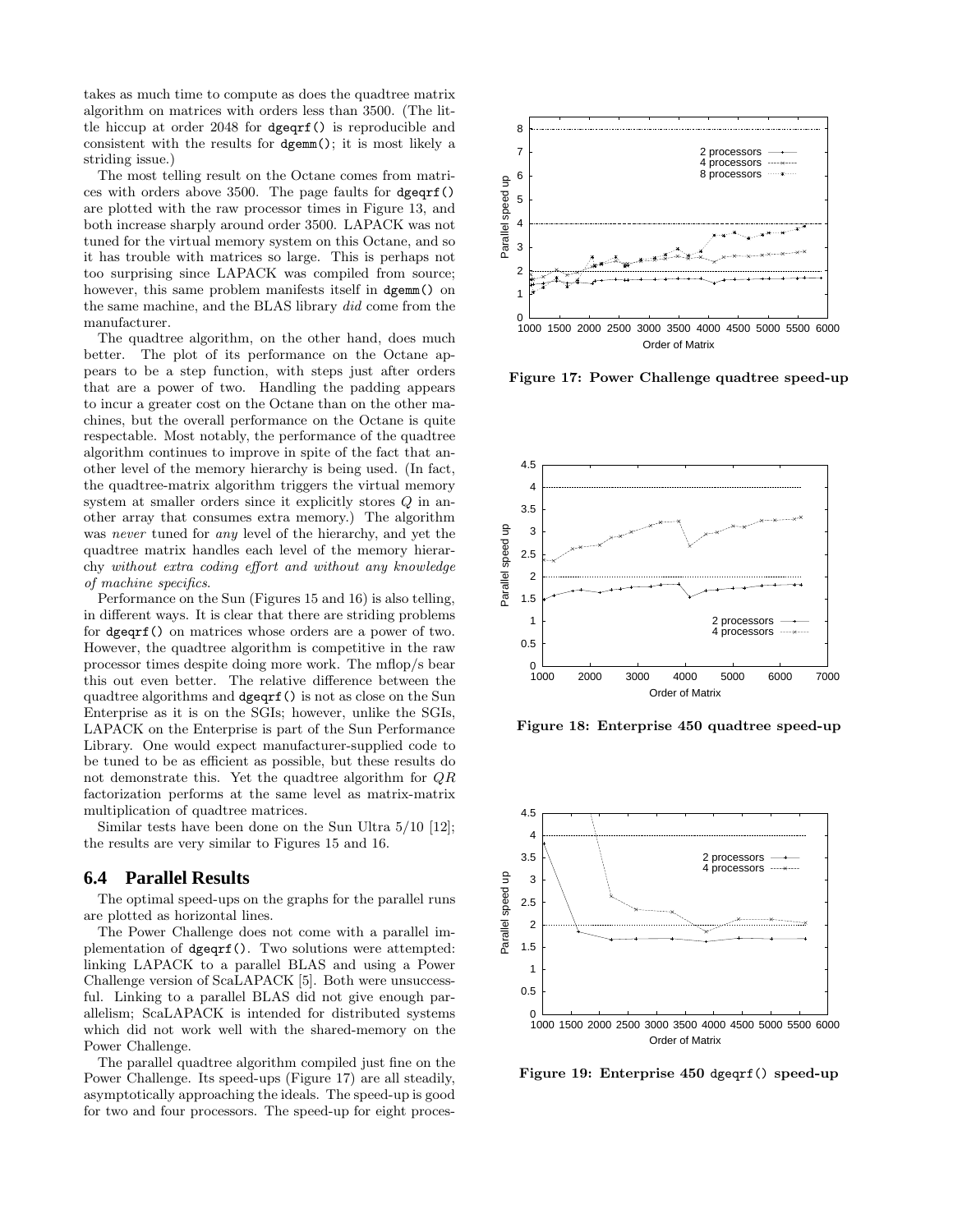sors is disappointing, getting just over half the speed-up it should although the increase in the speed-up is clear. Opportunities for parallel dispatch in the quadtree  $QR$  factorization are much rarer than they are for, say, matrix multiplication; with eight processors, the opportunities happen much lower in the quadtrees themselves, resulting in less of a payoff in the parallel dispatch.

On the Enterprise 450, the speed-up of dgeqrf() was computed using wall-clock time. The Sun Performance Library on the Enterprise 450 uses threads to implement parallelism. The processor timer (from getrusage()) measures the total time spent by all threads, making the results useless for speed-up calculations. Instead, a wall-clock timer was used to time the uniprocessor and parallel tests, and these wallclock times were used to calculate only the speed-ups on the Enterprise 450 for dgeqrf().

The uniprocessor results on the Enterprise 450 (Figures 15 and 16) call the parallel speed-ups of dgeqrf() into question in at least two ways. First, the processor times and flop rate indicate that dgeqrf() does not perform as it should. Second, the wall-clock times of some uniprocessor runs were extraordinarily large. Grossly distorted uniprocessor times will make the speed-ups of even very poor parallel runs appear to be good. So the speed-ups for dgeqrf() are highly suspect. As far as they can be trusted, the speed-up for two processors seems to be fairly good.

In contrast, the speed-up of the quadtree algorithm (computed using getrusage()) increases as the order increases. The performance on two processors starts out close to the ideal, and steadily improves with relatively minor steps at power-of-two orders. The performance of four processors is fairly good and also improves as the order increases.

## **7. CONCLUSION**

The quadtree matrix is automatically tuned for multiple levels of a memory hierarchy; the algorithms written for the quadtree matrix are cache-oblivious by definition. Their performance is consistent even when accessing a new level of the hierarchy as seen quite tellingly on the Octane in Figure 13. The natural blocking of Morton-order indexing and the divide-and-conquer algorithms for quadtree matrices honor the memory hierarchy without tuning or special knowledge.

One of the important considerations in high-performance computing is the innermost computation—the computation that takes advantage of a superscalar architecture. Each tweaking of a base case for matrix multiplication has resulted in significant improvements in performance. More tuning could be done for improved performance of the base cases of both QR factorization functions.

The tuning of the base case does not invalidate the claim that these quadtree-matrix algorithms are cache oblivious. Unfolding a base case (or unrolling an inner loop) depends on the particulars of the processor, the cache mapping, and perhaps the size of the instruction cache; it is not a memoryhierarchy issue. An algorithm that did not need to be unfolded or unrolled with explicit tuning could be called processor oblivious or superscalar oblivious.

As for the parallelism, the divide-and-conquer functions f and e result in relatively easy parallelism that performs quite well (especially on the Enterprise 450, Figure 18).

These results suggest future work for quadtree matrices. Optimizing compilers are needed to unfold and re-roll the base cases of quadtree matrix algorithms. Compilers are needed to automatically generate the parallel versions of quadtree algorithms from stylish recursive codes. The parallel dispatch of the functions for QR factorization must be generalized to rectangular matrices. Tests need to be run on distributed memory machines. Research at Calvin College and Indiana University is already following these paths.

# **8. REFERENCES**

- [1] A. Alexandrov, M. F. Ionescu, K. E. Schauser, and C. Scheiman. LogGP: Incorporating long messages into the LogP model—one step closer towards a realistic model for parallel computation. In Proc. 7th ACM Symp. on Parallel Algorithms and Architectures, pages 95–105. ACM Press, New York, June 1995. http://doi.acm.org/10.1145/215399.215427
- [2] E. Anderson, Z. Bai, J. Dongarra, A. Greenbaum, A. McKenney, J. Du Croz, S. Hammerling, J. Demmel, C. Bischof, and D. Sorensen. LAPACK: A portable linear algebra library for high-performance computers. In Proc. '90 Int. Conf. on Supercomputing, pages 2–11. SIAM, Philadelphia, Nov. 1990. http://www.acm.org/pubs/citations/proceedings/supercomputing/110382/p2-anderson/
- [3] T. Axford. The Divide-and-Conquer Paradigm as a Basis for Parallel Language Design, chapter 2, pages 26–65. In Kronsjö and Shumsheruddin [19], 1992.
- [4] J. Bilmes, K. Asanović, C.-W. Chin, and J. Demmel. Optimizing matrix multiply using PHiPAC: a portable, high-performance, ANSI C coding methodology. In Proc. '97 Int. Conf. on Supercomputing, pages 340–347. ACM Press, New York, July 1997. http://doi.acm.org/10.1145/263580.263662
- [5] L. S. Blackford, J. Choi, A. Cleary, E. D'Azevedo, J. Demmel, I. Dhillon, J. Dongarra, S. Hammarling, G. Henry, A. Petitet, K. Stanley, D. Walker, and R. C. Whaley. ScaLAPACK Users' Guide. SIAM, Philadelphia, 1997.
- [6] R. M. Burstall and J. Darlington. A transformation system for developing recursive programs. J. ACM,  $24(1):44-67$ , Jan. 1977. http://doi.acm.org/10.1145/321992.321996
- [7] S. Chatterjee, A. R. Lebeck, P. K. Patnala, and M. Thottenthodi. Recursive array layouts and fast parallel matrix multiplication. IEEE Trans. Parallel Distrib. Syst., 13(11):1105–1123, Nov. 2002. http://www.computer.org/tpds/td2002/l1009abs.htm
- [8] S. Chatterjee, E. Parker, P. J. Hanlon, and A. R. Lebeck. Exact analysis of the cache behavior of nested loops. In Proc. ACM SIGPLAN '01 Conf. on Program. Language Design and Implementation, pages 286–297. ACM Press, New York, 2001. http://doi.acm.org/10.1145/378795.378859
- [9] M. Cole. *Parallel Software Designs*, chapter 1, pages 1–25. In Kronsiö and Shumsheruddin [19], 1992.
- [10] D. E. Culler, R. M. Karp, D. Patterson, A. Sahay, E. E. Santos, K. E. Schauser, R. Subramonian, and T. von Eicken. LogP: A practical model of parallel computation. Commun. ACM, 39(11):78–85, Nov. 1996. http://doi.acm.org/10.1145/240455.240477
- [11] E. Elmroth and F. Gustavson. Applying recursion to serial and parallel QR factorization leads to better performance. IBM J. Res. Develop., 44(4):605–624, July 2000. http://www.research.ibm.com/journal/rd/444/elmroth.html